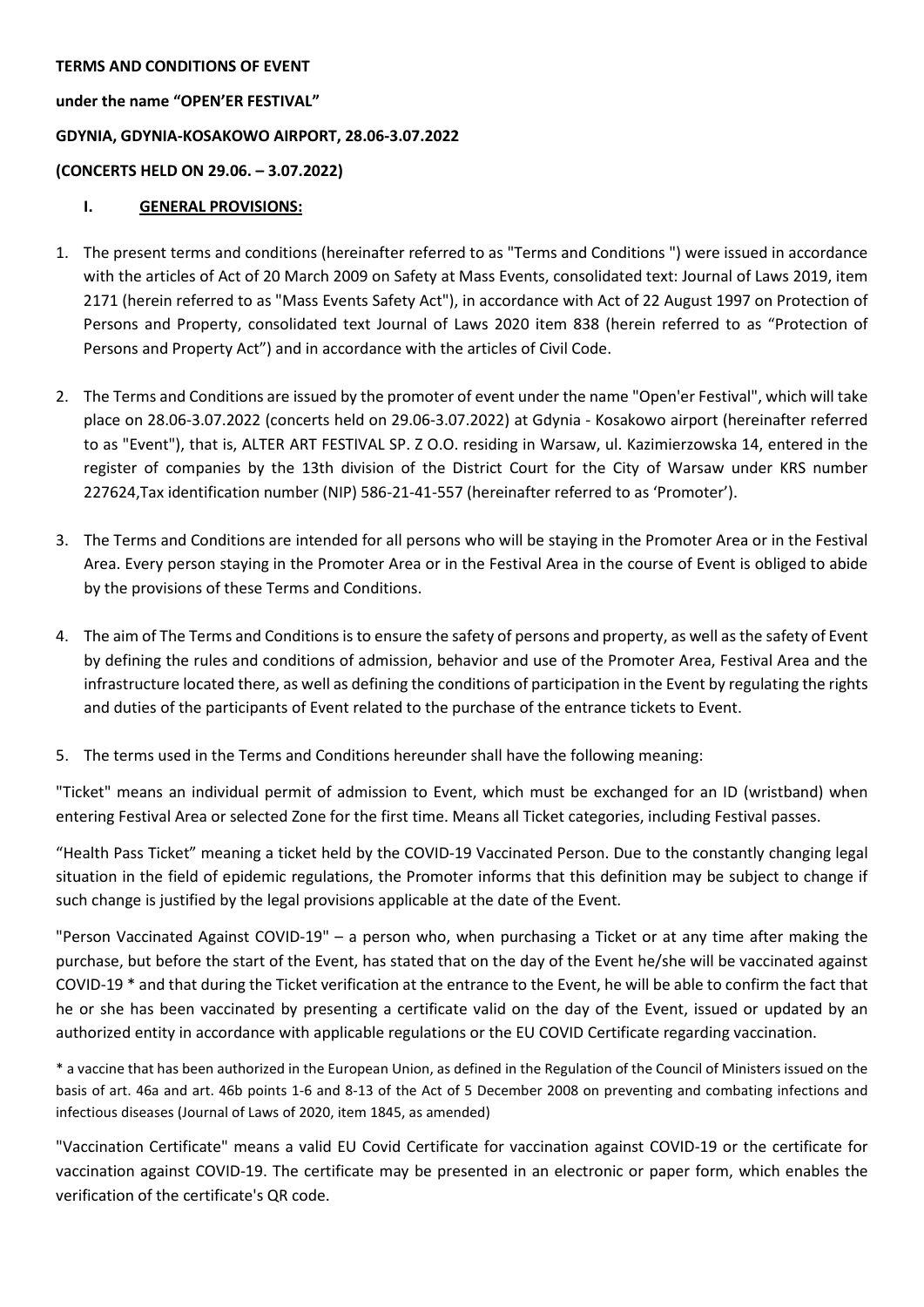"ID" means an ID issued by Promoter when entering Festival Area or selected zone for the first time, for the return of Ticket; ID has the form of a wristband, the design of which is established by The Promoter, fixed permanently on the wrist. ID can be used by one person only, with restriction of the provisions point 21 and 22 of these Terms and Conditions; damaging or tearing off of ID makes it invalid; transfer of IDsis forbidden. Each Event Participant exchanges the Ticket to ID in person, individually;

"Technical ID" means an ID issued by Promoter to persons working in the preparation and / or implementation of the Event in accordance with the organizational Terms and Conditions addressed to contractors and persons working in the preparation and implementation of the Event.

"Safety Manager" means a person appointed by Promoter, representing them in the field of ensuring the safety of participants in a mass event;

"Festival Area" means a designated and fenced area between the Gdynia Entrance and the Kosakowo Entrance, which can only be entered by persons with an ID or Technical ID. For important reasons, the location of the Festival Area may be changed before the Event, and Promoter will provide information about the change to the public on the website [www.opener.pl](http://www.opener.pl/) no later than 7 days before the start of the Event.

"Promoter Area" means a designated part of the Gdynia-Kosakowo Airport and adjacent plots owned by the Promoter, including the Festival Area and parking lots, internal access roads, pedestrian communication routes and technical facilities.

For important reasons, the location of the Festival Area may be changed before the Event, and Promoter will provide information about the change to the public on the websit[e www.opener.pl](http://www.opener.pl/) no later than 7 days before the start of the Event.

"Zones" means individual zones in the Festival Area or the Promoter Area, including: (I) Mass Event Zone, (II) Campsite Zone, (III) VIP Zone, (IV) Food and Sales Zones, (V) Theaters Zone , (VI) Technical and Social Facilities Zone, access to which depends on the possession of the appropriate Technical ID or the purchase of the appropriate type of Ticket and issuance of the appropriate ID accordingly;

"Security Service" means persons appointed by The Promoter entered on the list of qualified physical security staff referred to in art. 26 of the Act of August 22, 1997 on the protection of persons and property (Journal of Laws of 2020, item 838), including the employees of a security agency, carrying ID badges, to ensure the safety of persons participating in Event as well as to control the rights of Participants to enter Festival Area, including the control of Participants' rights to enter the Festival Area. Members of Security Service possess ID badges placed in a visible place, containing: the name of the issuer, identification number and a photo, validity period, stamp and signature of the issuer. Security Services operate in the Festival Area, which is the Mass Event Zone.

"Information Service" means persons under the authority of the safety manager who act during the Event for safety and public order in the Mass Event Zone and in the rest of the Promoter Area, in particular by informing them about the adopted organizational solutions. Information Service members possess ID badges placed in a visible place, containing: the name of the issuer, identification number and a photo, validity period, stamp and signature of the issuer.

"Security Staff" means persons entered on the list of qualified security guards or qualified technical security staff, performing tasks in the scope of protection for the benefit of an entrepreneur who has obtained a business license of personal and property protection services, whose services the Promoter uses. Security Staff operate in the Festival Area zones, which are not a Mass Event Area and in the rest of the Promoter Area, in order to ensure the safety of people and property there. To the extent permitted by law, the rights and tasks of Security Staff may be performed by persons performing security tasks, to the extent not requiring appearance on those lists, in favour of entrepreneur who obtained business license of personal and property protection services, whose services the Promoter uses.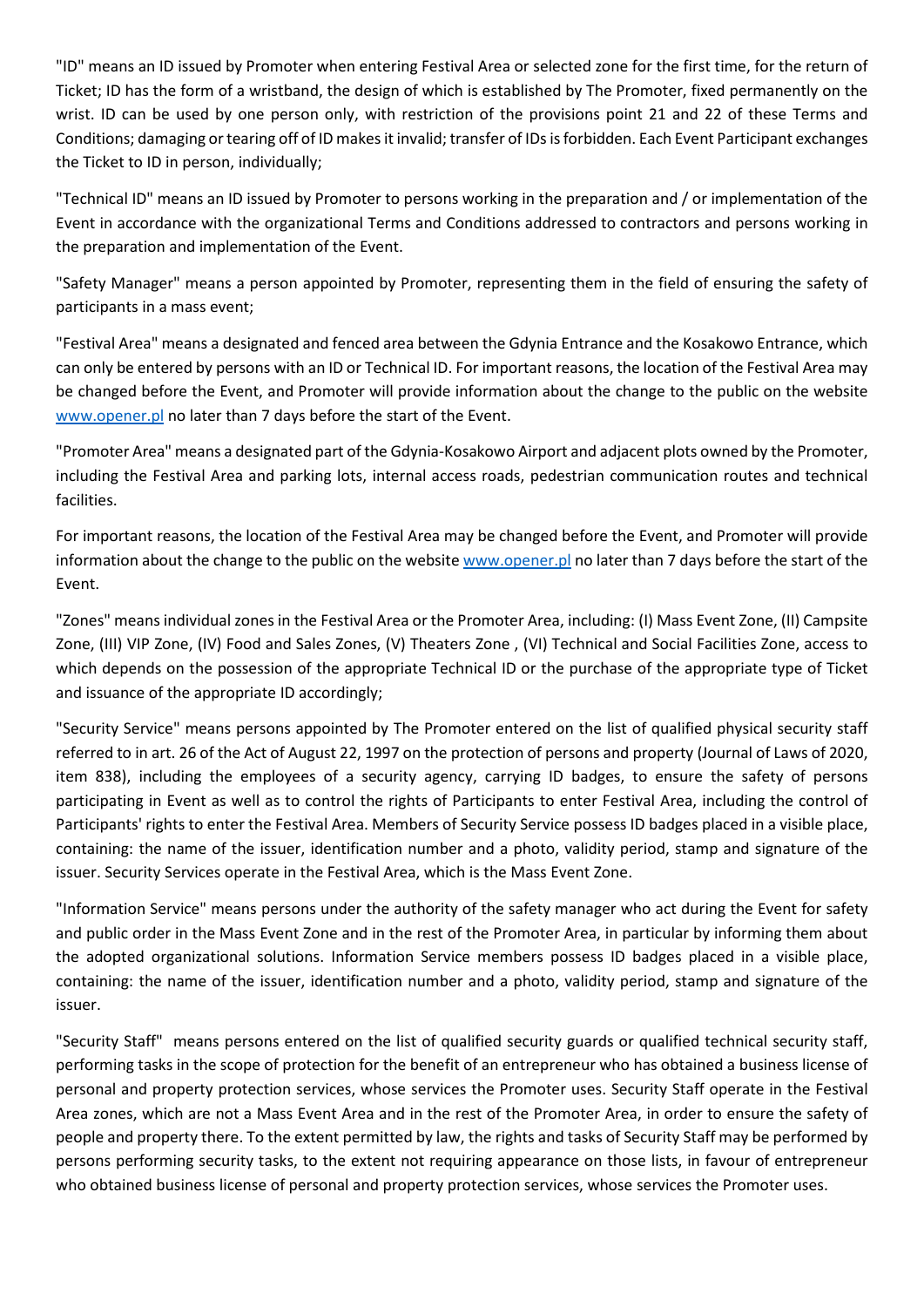"Promoter's Representative" means a person identifying herself/himself with the Technical ID named Promoter, authorized to make decisions on behalf of the Promoter.

"Event Participant" means a person taking part in the Event on the basis of an ID issued with the return of the Ticket. A minor, who on the day of entering the Event Area is 16 years old (a person born before 2 July 2006 and on that date) may participate in it independently. Event Participant may be also a minor, who on the day of entering the Event Area is under 16 years of age (a person born after 2 July 2006), under supervision of an adult person and on sole responsibility of an adult person who looks after the minor (legal guardian or a person authorized by him), after purchasing a ticket both for the adult and for the minor; purchase of the ticket is no necessary in case of a minor person who is under 3 years of age on the day of entering the Event (a person born after 2 July 2019). Carer's of the children under 3 years of age and the minor over 16 years of age are required to have a document confirming the age of the child / minor at the entrance to the Festival Area or the selected Zone. Lack of a document is tantamount to the need to purchase a ticket for a child or refusal to enter without a guardian.

## **II. SALE OF TICKETS:**

- 6. Tickets are sold only in authorized points of sale and as well as on the [www.altersklep.pl](http://www.altersklep.pl/) and [www.eBilet.pl](http://www.ebilet.pl/) websites. Tickets may be sold solely at face value. The list of authorized points of sale is available on [www.opener.pl](http://www.opener.pl/) website.
- 7. The resale of Tickets at auctions, as bidding, or in any other form of resale at a profit is forbidden. To publicly offer transferring the ownership of Tickets, including as prizes in any kind of competitions, sweepstakes, premiums or any other promotions is forbidden even if free of charge. Ticket may be immediately canceled in the event of resale, attempted resale, attempted to copy the Ticket, or taking other actions referred to in this section, without the right to a refund for its purchase.
- 8. Promoter reports that under the article 133 of May 20, 1971 of the Code of Petty Offences: 'Whoever purchases entrance tickets for artistic, entertainment or sports events with the aim of reselling them at a profit or whoever sells such tickets at a profit is subject to penalty of arrest, restriction of liberty or a fine. Attempting as well as aiding and abetting to do so are punishable.'
- 9. Only the original Ticket, purchased in accordance with the provisions of these Terms and Conditions, shall be exchanged for the ID. Ticket purchased with breaching the Terms and Conditions may be nullified by the Promoter. The Promoter warns that the purchase of Tickets from other parties puts the buyer at risk of buying a forged ticket, which will lead to the refusal exchange the Ticket for an ID and access to the Event. The Promoter informs that the unique barcode on each Ticket entitles you to exchange the Ticket for an ID only during the first scan. The Promoter warns that in case that a Ticket is made available (in any form) to the third party, such Ticket may be used by that person, which may result in the situation when the Ticket purchaser will be refused the exchange of a Ticket to an ID and in effect the admission to the Event.
- 10. The persons with disabilities who want to participate in Event with their supporting person are obliged to purchase Ticket for each person individually.
- 11. Children who on the day of admission to the Event are not 3 years of age yet (a person born after 2 July 2019) do not have to have a ticket for the Event. Children who on the day of Ticket to ID exchange are 3 years old, but are not 14 years old yet (a person born after 2 July 2008), can take the advantage of a 50% discount. Exemption from the necessity to purchase a Ticket and the possibility of using the 50% discount for children (3-14 years old) must be documented by presenting any **document confirming the child's age** at the entrance to the Event. If the document confirming the child's age is not presented, an additional payment to the Ticket shall be made in the amount of the difference between the value of the Ticket and the value of the Ticket with a discount, according to the price list valid on the day of purchase, or purchase a Ticket.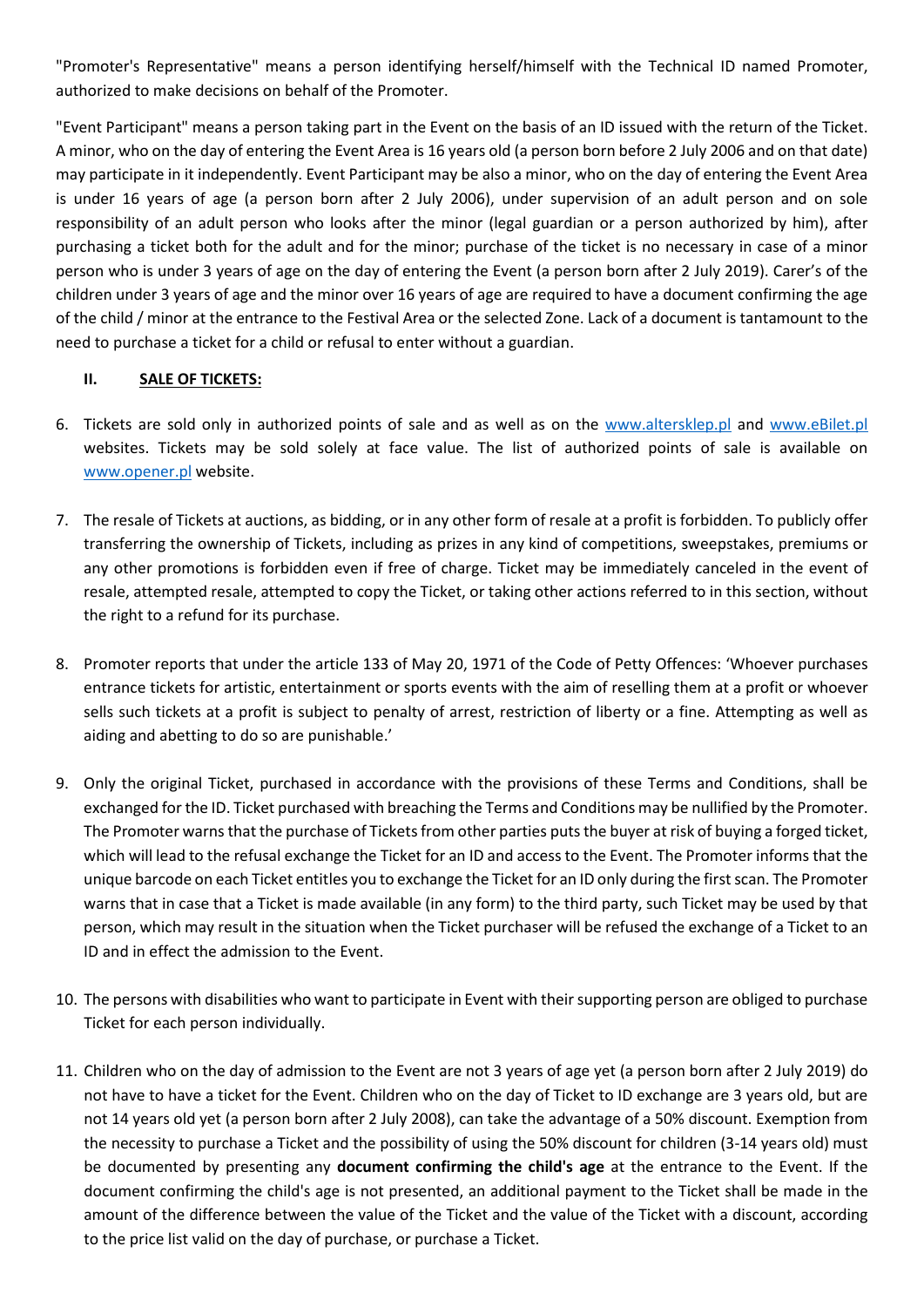## **III. ADMISSION TO FESTIVAL AREA AND ZONES:**

12. The admission to Festival Area is granted to all who possess an identification document and Ticket which, at the first entrance into Festival Area, will be exchanged to the ID. Each next admission to Festival Area is granted to Participants carrying an undamaged ID fixed permanently on their wrists.

If Participant of Event is a minor up to 16 years of age, he or she may participate in the Event only under the care of an adult - a legal guardian or a person authorized in writing by a legal guardian, who when entering the Event for the first time will provide a declaration of responsibility for a minor according to the template developed by the Promoter at the information desk. An adult person may be a carrier of a maximum of 5 minor persons participating in the Event.

- 13. Ticket categories and related entitlements to enter the Festival Area:
	- a) Standard Ticket
	- Applies to all purchased Tickets that are not Health Pass Tickets;
	- entry to the Festival Area is possible after undergoing the activities referred to in point  $25 a$ ) c) of these Regulations;
	- b) Health Pass Ticket
	- is intended for people who, to the best of their knowledge, will have a valid Vaccination Certificate on the day of admission to the Event, which guarantees admission above the prescribed limits;
	- due to the applicable laws, Health Pass ticket holders are not required to have a valid vaccination certificate on the day of the Event and to show a document confirming their identity,
	- entry to the Festival Area is possible after undergoing the activities referred to in point 25 –a) c) of these Regulations;
- 14. Regardless of the fulfillment of the above conditions specified in point 12, the Promoter may refuse entry to the Festival Area, and in particular is obliged to refuse entry to the Mass Event Zone in accordance with the provisions of the Act on the safety of mass events:
	- a) persons on whom the following ruling was made forbidding them an admission to mass events, or obliging them to refrain from staying in the areas where mass events are taking place, made by the court on a convicted person owing to conditional suspension of the execution of imprisonment or on a juvenile on the basis of article 6 point 2 of the act of October 26, 1982 Act on proceedings in cases of juveniles. This also applies to persons, against whom a national or international stadium ban has been issued, within the meaning of the Act,
	- b) persons who refuse to undergo the activities described in point  $25 a$ ) -c) of the Terms and Conditions.
	- c) persons under the visible influence of alcohol, intoxicants, psychotropic drugs or any other agents with similar effect,
	- d) person carrying weapon or other dangerous objects, explosives, pyrotechnic materials, flammables, alcoholic drinks, psychoactive agents or psychotropic substances.
	- e) persons acting violently, provocatively or in any other way, which might threaten safety and public order.

The evaluation of objects and classifying them as dangerous belongs to:

- the Security Service – at the Festival Area, which is a mass event area, according to item 32 of the Terms and **Conditions** 

- the Security Staff in the rest of the Event Arena and Promoter Area.
- 15. The Promoter may refuse admission to the Event and the right to remain there to the following: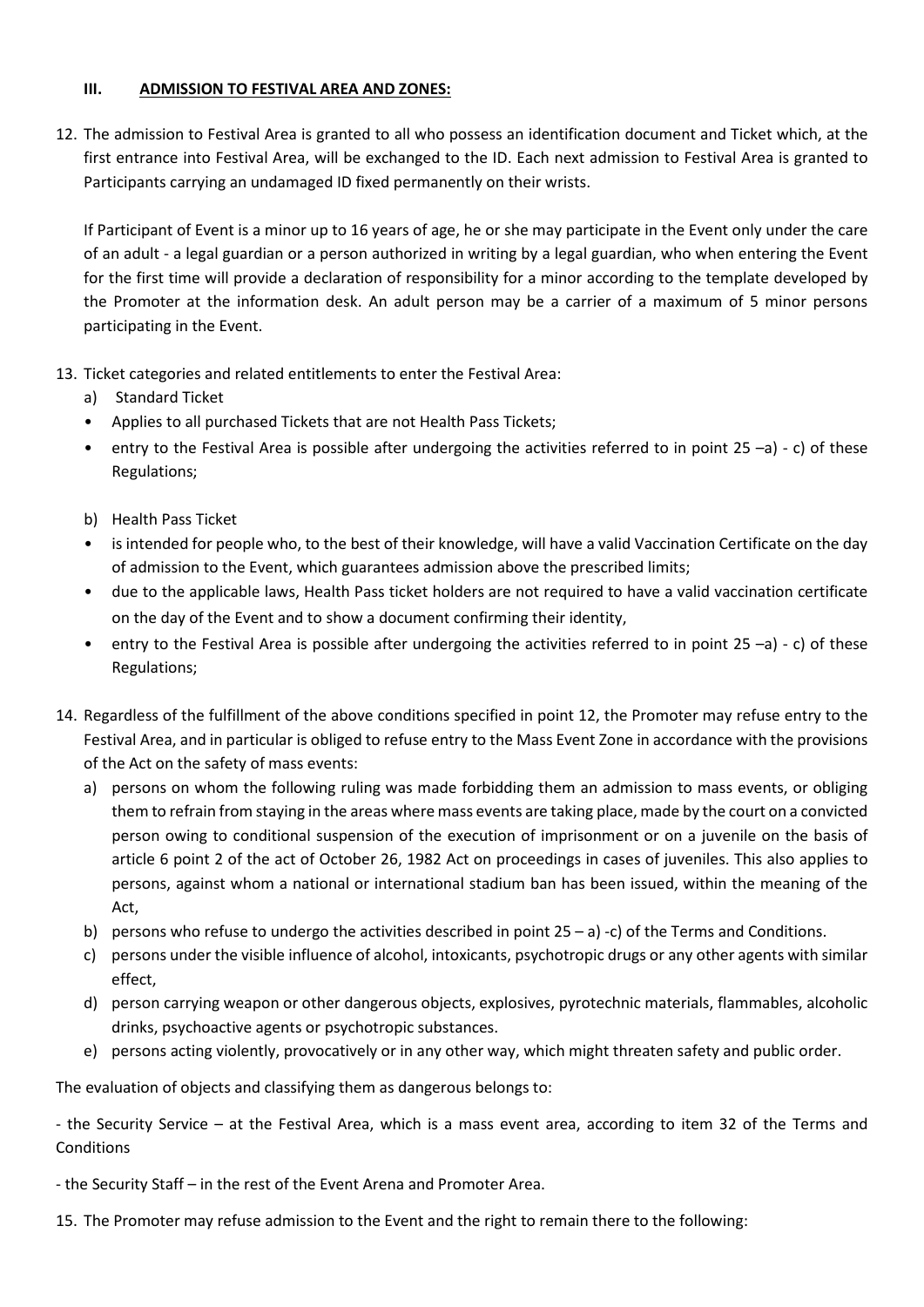- a) persons without ID,
- b) persons wearing boots with metal endings,
- c) persons whose appearance makes their identification impossible.
- d) persons carrying plastic, glass or metal containers or cans, etc.
- e) persons who do not have identification documents,

Promoter has planned deposit, paid 20 PLN per item. Deposit will be obligatory for persons, who will carry items considered in Terms and Conditions as prohibited.

16. Bearing in mind that during the Event on the territory of the Republic of Poland or in a specific area thereof, there may be regulations establishing certain restrictions, orders or bans in the organization of mass events or entertainment events in connection with the prevention, counteraction and combating of the coronavirus epidemic, the Promoter reserves that it may limit the right to enter the Event only to Participants holding a Health Pass Ticket.

In the event that the holder of the Health Pass Ticket is not able to prove, upon entering the Event, that he is a Person Vaccinated against COVID-19, then the Promoter may refuse such person the right to enter the Event. In the absence of legal restrictions on admission to the Event due to COVID-19, the Health Pass Ticket remains valid and is the basis for entry to the Event.

17. Admission to specific Zones is granted to persons carrying an appropriate ID.

#### **IV. ORDER AND ORGANIZATIONAL REGULATIONS BINDING AT THE EVENT:**

- 18. The Promoter ensures safety of the persons present at Event as well as the order in the course of Event, by, among others:
	- a) providing Security Service, Information Service and Security Staff with distinctive elements of clothing;
	- b) appointing a security manager, in charge of Security Service, Information Service and the management of their work;
	- c) providing medical assistance and sanitary facilities;
	- d) changing the place of Event, shall the need arise.
	- e) changing the event start day or time if necessary,
	- f) in connection with the prevailing epidemic situation by applying additional epidemic restrictions.
- 19. Event Participants and any other persons staying in the Festival Area or Promoter Area are obliged to comply with the orders of Security Service and Information Service, including the security manager or Security Staff and Promoter's Representatives, depending on the place where they are they are located. The refusal to comply with these orders may result from the fact that they are in contradiction with the generally biding law.
- 20. Event Participants and any other persons staying in the Festival Area are obliged to behave in a way which does not threaten safety of other persons taking part in Event and, in particular, to abide by the provisions of the Terms and Conditions.

It is forbidden to damage signs and information boards, advertising media, devices and equipment located in Festival Area or Promoter Area. Event Participants and any other persons staying in the Festival Area are obliged to use sanitary facilities only for their intended purpose.

21. Event Participants as well as any other persons who are in the Festival Area or in specific Zones are obliged to wear valid ID or Technical ID. The lack of the ID or the possession of a broken or damaged ID, as well as ID not fastened on the hand is tantamount to expel such person from the Festival Area or a specific zone. In case of breaking or damaging the ID (in the Festival Area or specific Zone), Event Participant is obliged to immediately report to the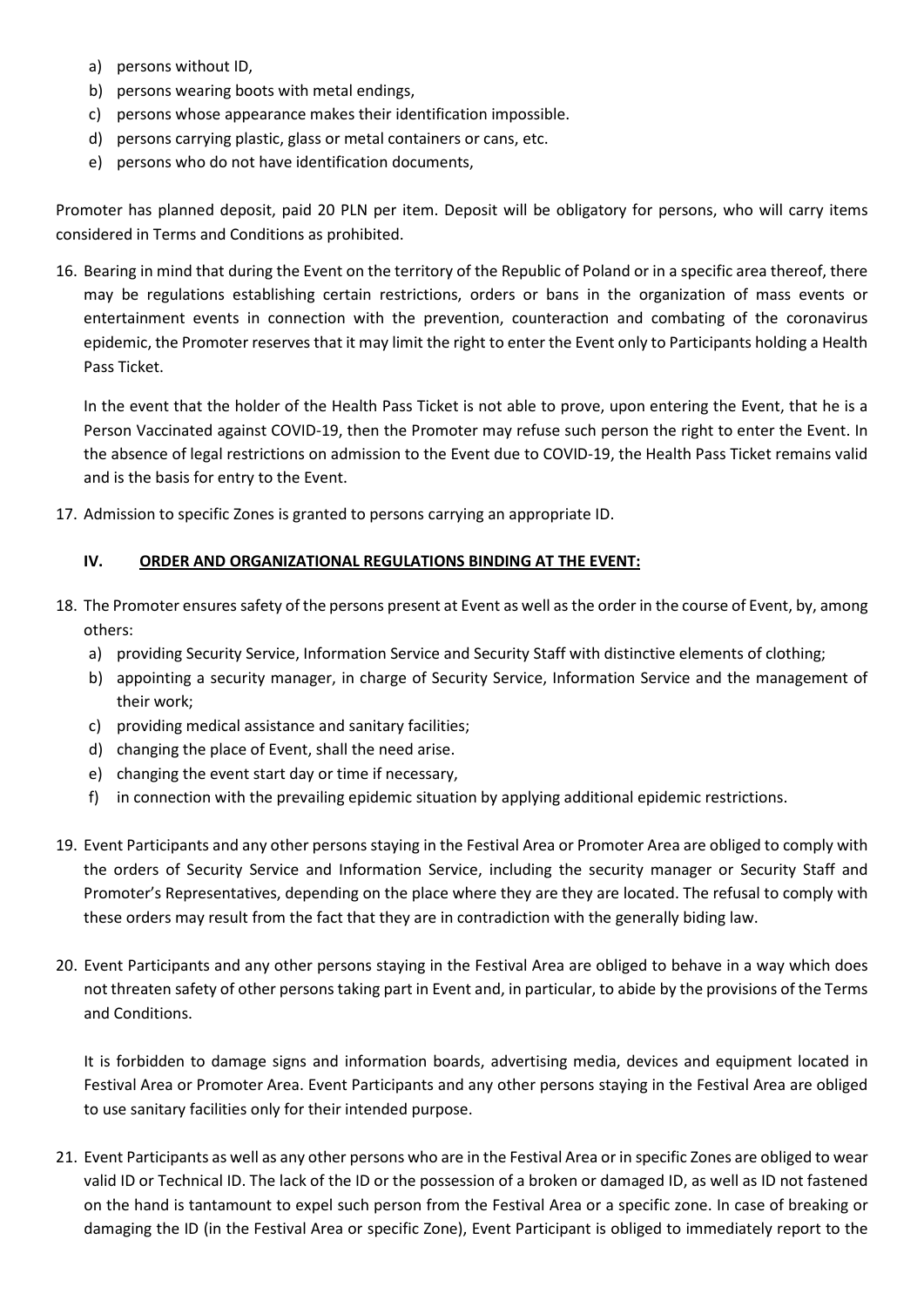security manager at the entrance gate at the Festival Area or the appropriate Zone along with the damaged ID, in order to replace the ID with a new one. Only IDs damaged in the Festival Area or in the Zone are subject to exchange. Leaving the Festival Area with damaged or removed ID without notifying the security manager is tantamount to quitting the Event with no re-admission.

- 22. If Participant notifies Promoter beforehand on the need to remove ID after leaving Festival Area on a given day and prior to re-entering Festival Area on the following day (e.g. due to the work performed by Participant), only the same Participant shall be entitled to re-enter Festival Area and to obtain a new ID upon returning the previous ID and having the Participant's identity verified by Promoter. Participant shall make the aforementioned notification in the information points, located in front of each entrance to Festival Area. The notification should be made before Participant enters Festival Area for the first time or, at the latest, prior to when Participant leaves Festival Area; in this case, Participant is obliged to show a non-damaged ID on the wrist and an identification document. The new ID is collected by the Participant at the same point where the application was made. The above procedure is related to the payment of a handling fee by the Participant, which amounts to PLN 5 each time. This procedure does not apply to identifiers removed by themselves without prior notification.
- 23. In the Festival Area and the Promoter's Area, it is prohibited:
	- a) taking actions aimed at interrupting or disrupting the course of the Event;
	- b) using offensive, vulgar vocabulary, proclaiming and displaying slogans with vulgar and racist content, and inciting conflicts, in particular on a racial, national, religious, social or sexual basis;
	- c) displaying banners not previously approved by the Promoter;
	- d) throwing objects;
	- e) make fire, and smoke tobacco in places where it is unacceptable;
	- f) fulfill physiological needs outside toilets;
	- g) cluttering;
	- h) blocking exits and escape routes;
	- i) bring dogs and other animals, with the exception of guide dogs;
	- j) bring in, possess and use unmanned aerial vehicles, drones and other airborne objects;
	- k) bring and use skateboards, longboards, single track vehicles, rollers, roller skates and any other similar equipment.

Moreover, at the Festival Area it is prohibited to:

- a) bring and use cameras, sound and image recording equipment and photographic equipment that can be used professionally, including cameras with interchangeable optics, cameras with zoom above 6x, tripods, selfie sticks. Pictures may only be taken for private purposes, so as not to obstruct the stage to anyone in the audience or disturb people in the vicinity;
- b) bring backpacks, suitcases and bags over 30 liters;
- c) bring in drinks and food, except for people whose health condition requires a specialized diet confirmed by a medical certificate;
- d) bring umbrellas with a sharp point.
- 24. Principles of recording the course of the Event:
	- a) The Promoter under the Mass Events Safety Act and in the scope specified by this Act and the executive regulations is entitled to record the proceedings of Event,, in particular, persons' conduct, by means of sound/image recording devices, within the scope defined by Act and executor provisions. The materials obtained by the recording of the proceedings of Event may be used as evidence to initiate criminal proceedings or proceedings in cases of offences, or as evidence significant for such proceedings being in progress will be handed over by the Promoter to the district prosecutor appropriate for Festival Area or the Police. The materials obtained by the recording of the proceedings of Event which do not contain anything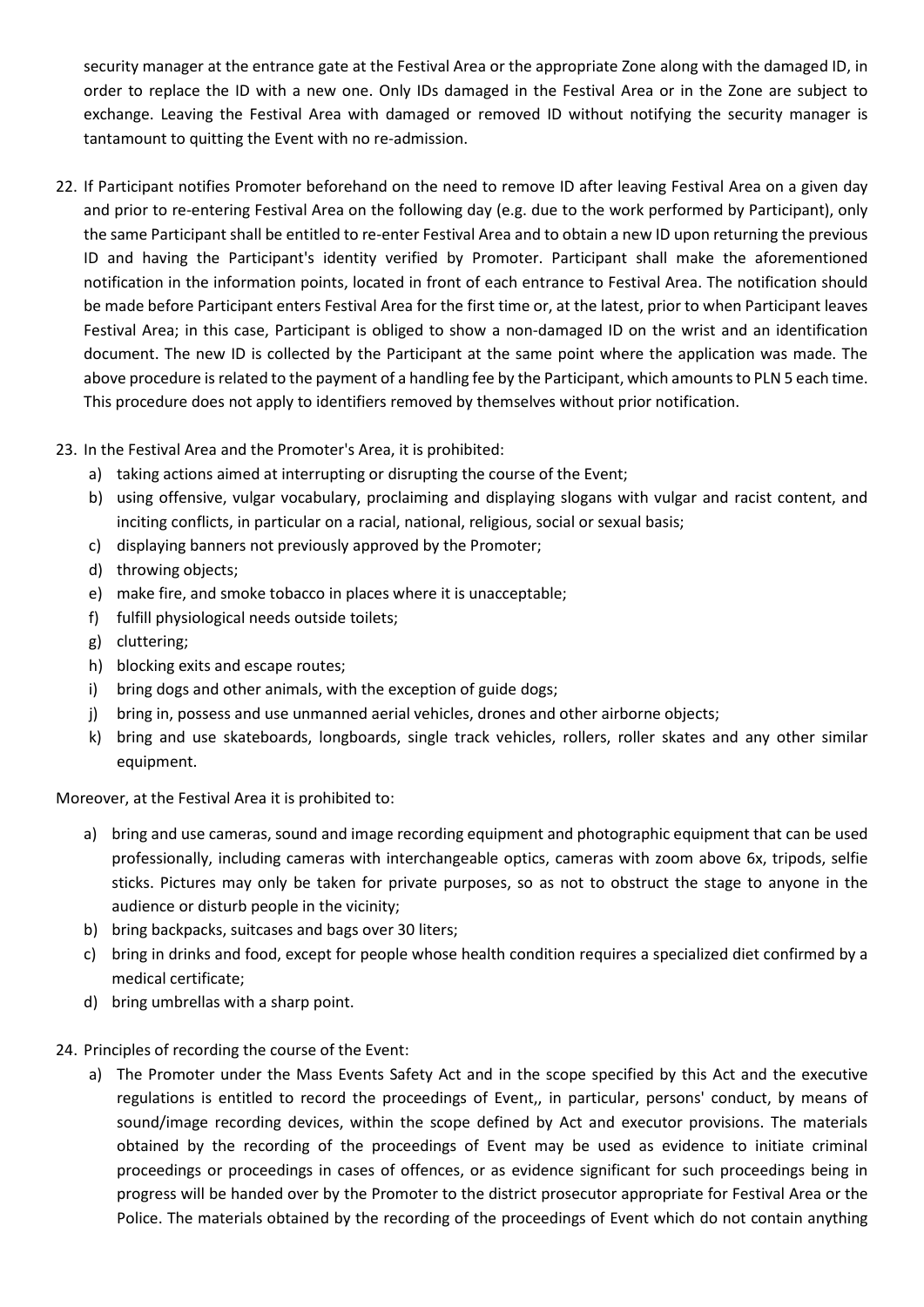which may be used as evidence to initiate criminal proceedings or proceedings in cases of offences, or as evidence significant for such proceedings being in progress are stored for at least one month after the end of Event and then they are destroyed in front of the commission.

- b) In order to ensure the safety of persons and property in zones that do not constitute Mass Event Zone and in the other Promoter Area, to the extent justifying the accomplishment of this objective, Promoter is entitled to record the course of the Event in zones that do not constitute Mass Event Zone and in the other Promoter Area, and in particular the behavior of people with the use of devices recording images and sound.
- c) In the cases specified in point a) and b) above, the personal data administrator is ALTER ART FESTIVAL SP. Z O.O., with headquarters in Warsaw, at Kazimierzowska 14 street. In the case specified in:
- point a) above, the personal data are processed to ensure the safety of mass events. The legal basis for the processing of personal data is Promoter's obligations and rights under the Mass Events Safety Act, including the obligation to secure a mass event and the right to record the mass event. The personal data subject to processing is the image of a mass event participant. Without prejudice to point (a), the administrator may process the indicated personal data for so long as it is necessary to achieve the purposes for which the data were collected, unless there is a technical, legal or other important justification for the removal, destruction or anonymisation of these data.
- point b) above, personal data are processed in order to ensure the safety of persons and property in zones that do not constitute a mass event area and in the other Promoter Area. The legal basis for the processing of personal data is the legitimate interest pursued by the administrator, which is to ensure the safety of persons and property in Zones that do not constitute a mass event area and in the other Promoter Area. The personal data subject to processing is the image of a mass event participant. The administrator may process indicated personal data for as long as it is necessary to achieve the purposes for which the data was collected, unless there is a technical, legal or other important reason justifying the removal, destruction or anonymization of these data.
	- d) In the cases specified in item 24., person whose data concerns, has the right to request the administrator to access his personal data, rectify them, delete or limit the processing and has the right to transfer data, as well as the right to file a complaint to the supervisory authority.
- 25. Security and Information Service, carrying ID badges placed where they are visible, are entitled, under the provisions of Mass Events Safety Act to:
	- a) verify whether persons have the right to participate in the zones constituting the Mass Event, and in case of finding that they do not - call them on to leave Festival Area;
	- b) check the identification documents of Participants in order to establish their identity,
	- c) inspect the contents of persons' bags and clothes in case of suspicion that these persons bring in or carry objects described in points 14 d), 15 d) or point 23 of the Terms and Conditions,
	- d) give safety orders to persons disturbing the peace or acting against the Terms and Conditions of mass events, and in case their orders are not carried out - call them on to leave Festival Area;
	- e) apprehend persons directly threatening the life and health of other persons as well as the protected property, in order to hand them over to the Police immediately.

In addition, Security Services, with an identifier placed in a visible place, are entitled to use in cases defined in article 11, of the Act of 24 May, 2013 on the means of physical coercion and firearms ( Journal of Laws 2019, item 2418), coercive means defined in article 12, paragraph 1.

Members of Security Staff are entitled to all rights under the Protection of Persons and Property Act, including the right to: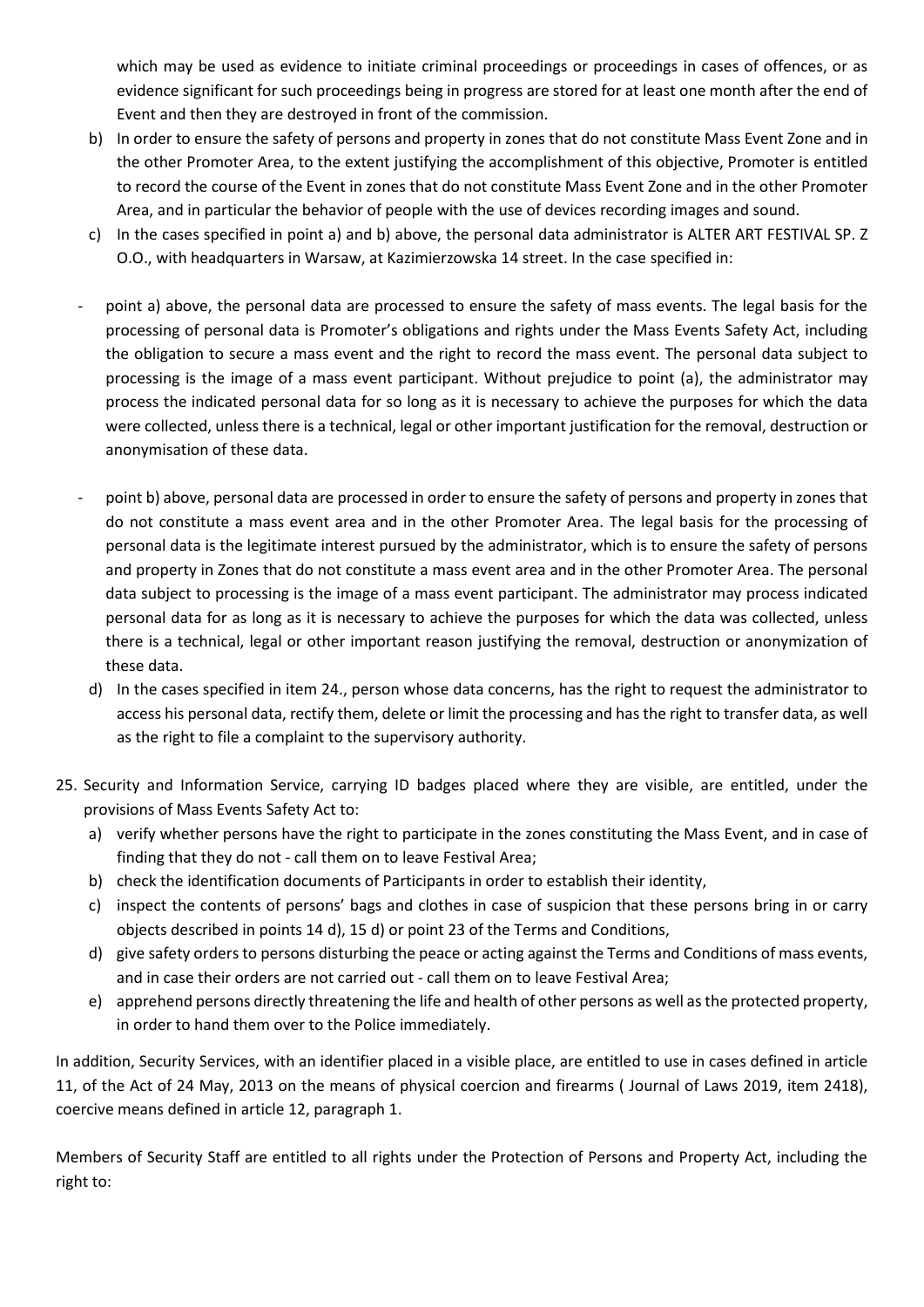- a) determine the right to stay in the Festival Area or in the Zones and verify people in order to establish their identity;
- b) call persons for leave the Festival Area or the Zones in case of finding that they are not allowed to be in the Festival Area or in the specific Zone or that they disturb the order;
- c) catch within the Festival Area, Promoter Area or outside its borders persons who obviously pose a direct threat to human life or health, as well as protected property, in order to promptly hand over these persons to the Police;
- d) use of coercive means within the limits of the provisions of the Protection of Persons and Property Act and the provisions of the Act of 24<sup>th</sup> May 2013 on means of physical coercion and firearms (Journal of Laws 2019, item 2418).
- 26. Security Service is obliged to remove from the Mass Event Zone persons who disrupt public order or behave inconsistently with the Terms and Conditions. To the extent permitted by the Act on the protection of persons and property, the same rights are granted to Security Staff in the Festival Area and in the Promoter Area.
- 27. Depending on potential risk and needs, Security Service and Information Service members, as well as Security Staff members, depending on the potential risk and needs, can be equipped with, among others:
	- handheld metal detectors;
	- tickets, wristbands and invitations samples;
	- other necessary and legally permitted means of personal protection.
- 28. A member of Security Service, Information Service or Security Staff verifies if a person is entitled to participate in Event by:
	- verifying whether the person has a valid Ticket and, after its exchange, an ID;
	- verifying whether the person has a valid Technical ID;
	- comparing the presented document with the sample;
	- checking if the person has an identity document;
	- verification of the Participant's age by checking the identity document.
- 29. In case any objects which it is forbidden to bring in and possess at Event are found in the inspected bags or clothes, a member of Security Service or Information Service may refuse the person in whose belongings such objects have been found the admission to Event or expels the person from the area in which the Event is taking place. To the extent permitted by the Protection of Persons and Property Act the same entitlements are available to the Security Staff members.
- 30. In case of finding in the contents of the checked luggage or clothing of a person who wants to enter the Festival Area or who stay in the Festival Area, weapons or other dangerous items, alcoholic beverages, explosives, pyrotechnics and fire hazardous substances, as well as narcotic and psychotropic substances, a member of the Security Service, Information Services or Security Staff, apprehends the person in whose belongings such objects have been found and after confiscating these objects, writes a protocol of this action and then hands the person over to the Police along with the confiscated objects.
- 31. It is forbidden to perform any commercial or other economic activity without the Promoter's authorisation, as well as to perform any promotional or advertising activity in the Festival Area and in the rest of Promoter Area.
- 32. The Promoter establishes the following Zones of Festival Area:
	- Mass Event Zone;
	- VIP Zone;
	- Food and Sales Zones;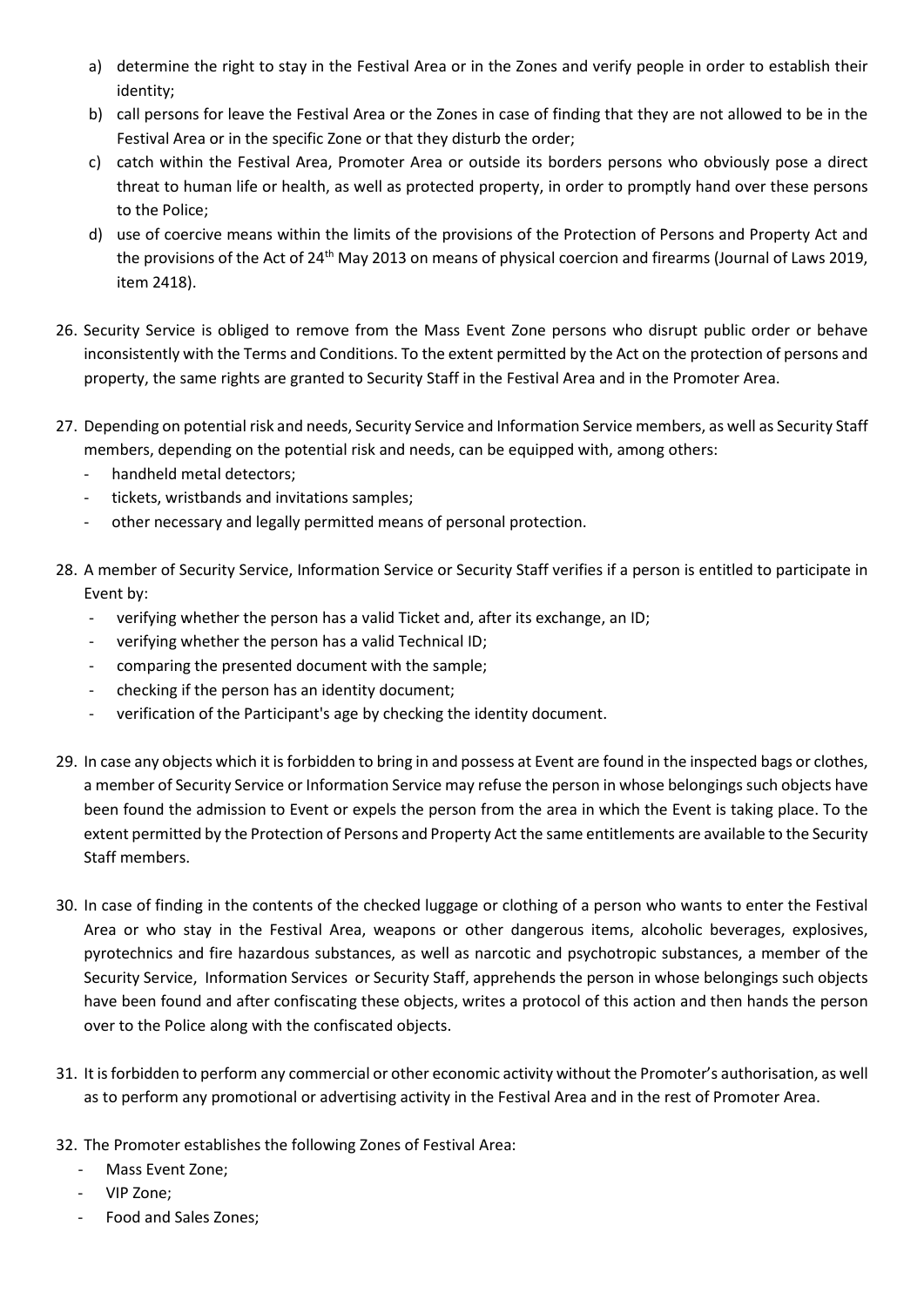VIP Zone as well as Food and Sales Zones are separate and closed catering and commercial Areas where alcohol is sold/served. These zones are not part of the Mass Event Area and only in these zones you can consume alcohol purchased or served there.

- 33. Promoter provides fire safety by ensuring that:
	- a) service staff, Security and Information Service, Security Staff and Promoter must know the location of basic firefighting equipment and fire hydrants as well as the rules of conduct in case of fire;
	- b) Security and Information Service as well as Security Staff must be trained in: rules of conducting evacuation, methods of alerting Fire Brigade, rules of the use of basic firefighting equipment and first-aid.
- 34. In the course of Event, the Promoter and Event Participants, contractors and people working in the preparation and implementation of the Event, as well as any other persons staying in the Festival Area or its Zones are obliged to abide by the provisions of Education in Sobriety and Alcoholism Prevention Act. Alcohol that is sold or served in catering zones and in the VIP area can only be consumed in these zones.

## **V. RIGHTS AND DUTIES OF EVENT PARTICIPANTS:**

- 35. Promoter reports that due to a considerable number of Participants, the necessity to exchange Tickets for IDs and the necessary control and safety means used at the entrance to the Event, Participants are obliged to arrive in the Festival Area in an appropriate, no less than 2-hour advance.
- 36. Promoter reports that Event Participant as well as any other persons staying in the Festival Area or in the rest of Promoter Area, will be continuously exposed to loud sound, which may cause hearing damage. During Event, stroboscopic lights and pyrotechnics will be used.
- 37. The Promoter also records the proceedings of Event for documentation purposes as well as promotion and advertising of Event and events in the following years, the Promoter and sponsors.
- 38. The Participant of the Event acknowledges that participation in the Event may be associated with the risk of infection with the SARS-CoV-2 virus, in particular in the event of failure to comply with the rules of conduct established by the Promoter, applicable regulations, guidelines or recommendations of relevant government administration bodies, and exempts the Promoter from any liability in this respect.

## **VI. SPECIAL PROVISIONS CONCERNING EPIDEMIC SECURITY**

39. In connection with the announcement of the state of epidemic threat in the territory of the Republic of Poland, the Promoter informs:

In order to prevent the spread of the SARS-CoV-2 virus, in accordance with the applicable regulations, Event Participants may be required to use personal protective equipment on the Event Venue, specified in the currently applicable regulations, guidelines or recommendations, as well as to comply with the currently applicable prohibitions and limitations. The Event Participant is obliged to read the currently applicable regulations, guidelines or recommendations. The Promoter has the right to refuse admission to the Event and to remove Event Participants from the Event Venue who do not comply with the applicable rules of procedure, without the right to make complaints or other claims

## **VII. COMPLAINTS:**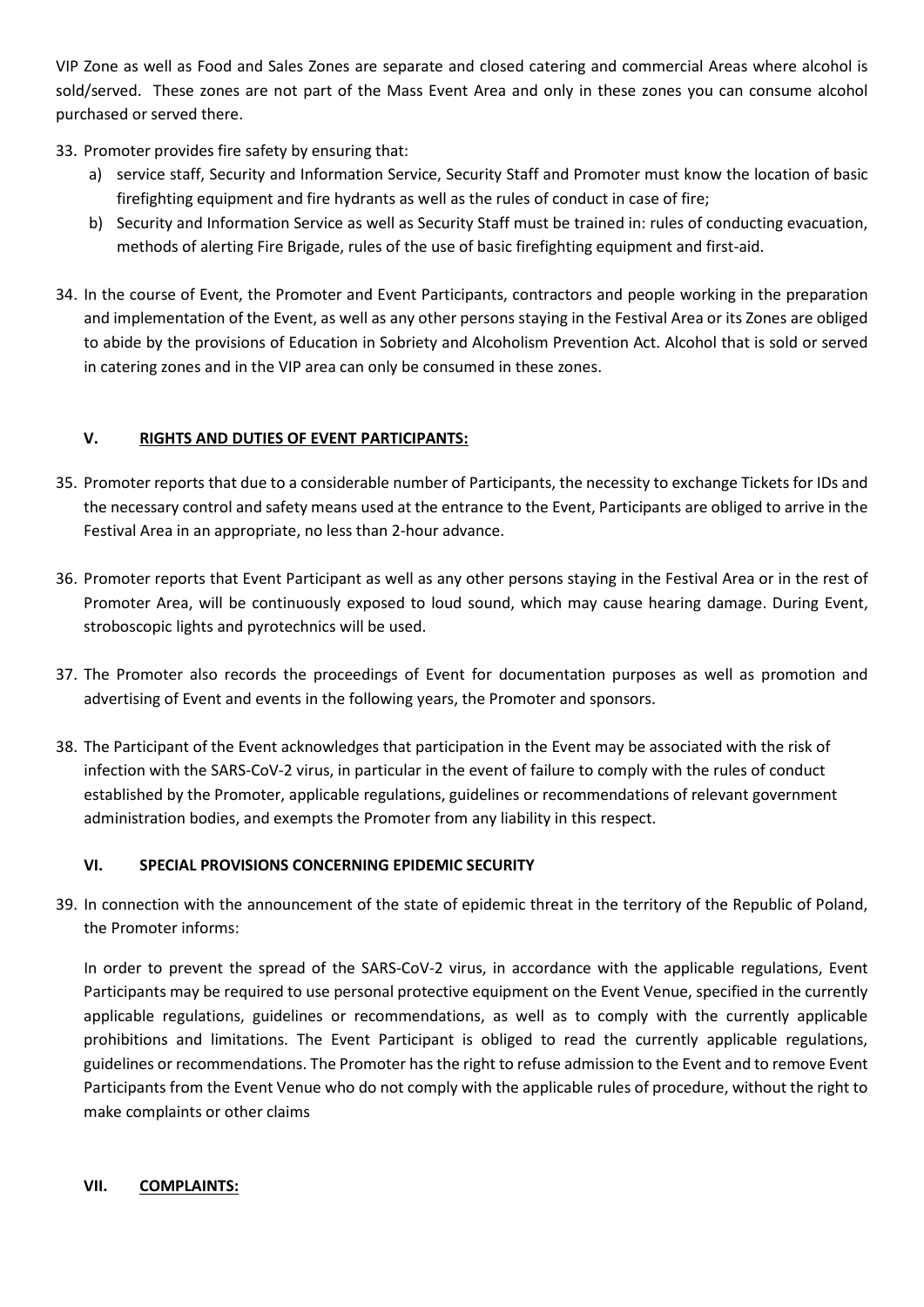- 40. Any complaints may be submitted to the following correspondence address of The Promoter, within 21 days from the closing date of Event: ALTER ART FESTIVAL SP. Z O.O. ul. Kazimierzowska 14, 02-589 Warszawa.
- 41. The complaint needs to include the name, surname and mailing address of a person filing a complaint, as well as reason of a complaint and the content of the claims.
- 42. The Promoter recognizes the complaints filled according to the point 40 and 41 here above and responses within 21 days since the day the complaint was delivered to the Promoter.
- 43. Exhausting the complaint is voluntary and is not the condition of submitting claims.
- 44. The administrator of personal data is ALTER ART FESTIVAL SP. Z O.O. with headquarters in Warsaw, Kazimierzowska 14. Personal data are processed in order to resolve complaints. Providing personal data is voluntary, but necessary to receive a response to the complaint. The legal basis for the processing of personal data is their necessity to achieve the objectives resulting from legally justified interests pursued by the administrator, subject to consideration of complaints. The Administrator may process the personal data of the Participants as long as it is necessary to achieve the purposes for which the data was collected, unless there is a technical, legal or other important reason justifying the removal, destruction or anonymization of these data.
- 45. A person who the data regard has the right to request the administrator to access his personal data, rectify them, delete or limit processing, the right to object to the processing and the right to transfer data, as well as the right to file a complaint to the supervisory body.

# **VIII. PENAL PROVISIONS UNDER THE ACT AND CRIMINAL CODE:**

- 46. Whoever does not carry out the safety orders issued under the provisions of Act or by the Security or Information Service, is subject to punishment of arrest, restriction of liberty or a fine.
- 47. Whoever brings in or carries weapons, other dangerous objects, explosives, pyrotechnic products or materials likely to start a fire at Event is subject to punishment of arrest or restriction of liberty.
- 48. Whoever, knowing that he / she is affected by an infectious disease, directly exposes another person to contracting such a disease, shall be subject to the penalty of deprivation of liberty for a term of between 3 months and 5 years. If the perpetrator of this act exposes many people to infection, he or she is subject to the penalty of deprivation of liberty for a term of between one and 10 years (Article 161 § 2 and § 3 of the Criminal Code).

# **IX. FINAL PROVISIONS:**

- 49. All rights to the name and logo of Event are reserved for the Promoter. Official programs and Event-related merchandise will be sold exclusively at Festival Area or in the points of sale authorized by the Promoter.
- 50. The status of the sponsor of Event is granted exclusively by the Promoter.
- 51. The Terms and Conditions are available:
	- at the festival website, i.e. [www.opener.pl](http://www.opener.pl/)
	- at the Promoter's information points;
	- in the Promoter's box offices
	- at the entrances to the Festival Area and selected Zones.